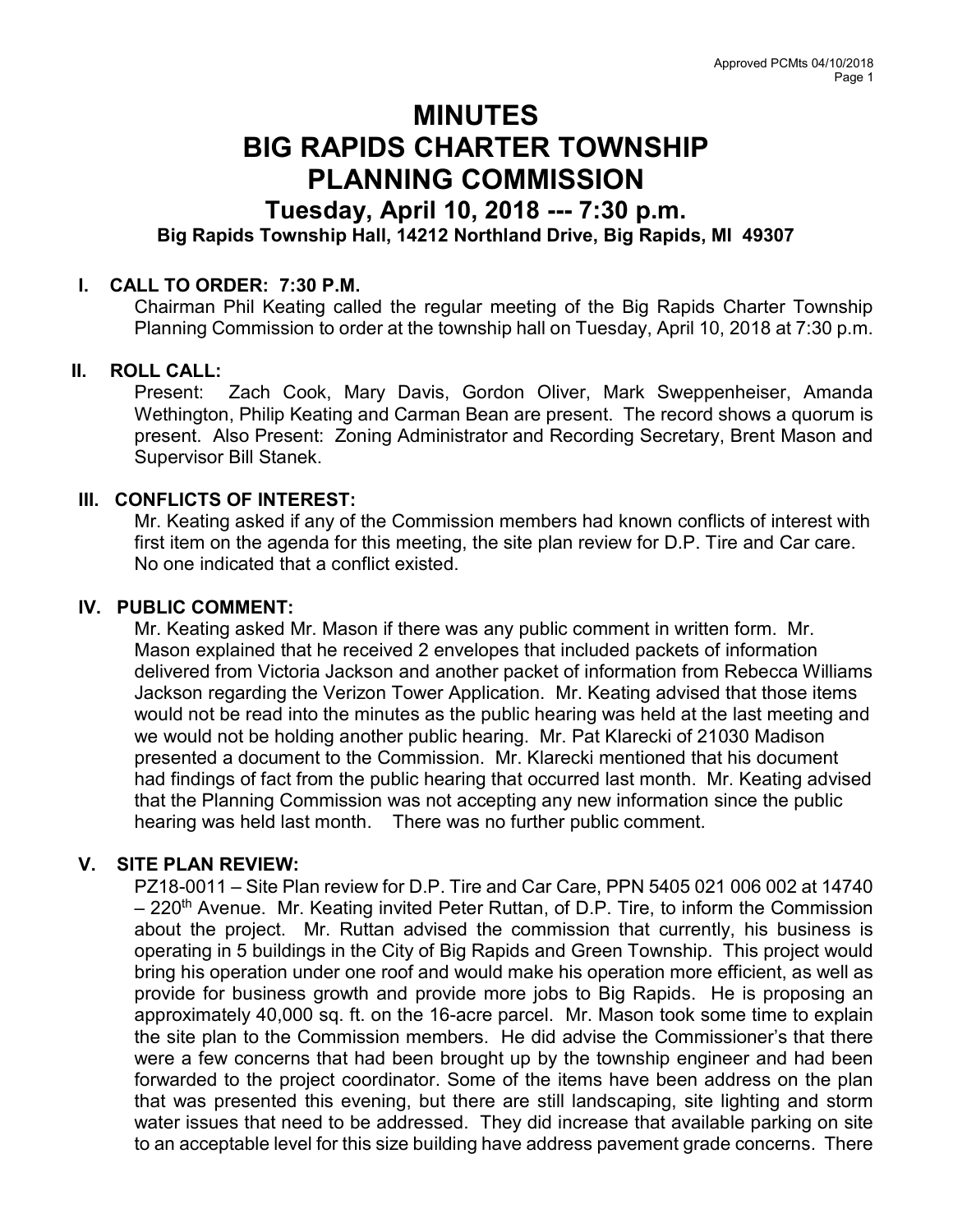are no provisions for exterior storage. Mr. Keating asked where the wetlands were located on the property, and Mr. Mason showed the Commission members on the map the area to the south of the proposed building on the property and southwest along 220<sup>th</sup> Avenue. Mr. Keating asked what was planned for the southeast corner of the property, and Mr. Mason advised that the detention pond is shown in that area. Mr. Mason also mentioned that the storm water calculations for the project were also just presented and had not been reviewed by the Township engineer. Mr. Keating asked if a copy of Progressive AE's letter reviewing the project has been provided to Mid-Michigan. Mr. Mason replied that it had. Mr. Mason explained that the photometric data and site lighting plan is in progress. Mr. Bean asked if this is the final site plan, and Mr. Mason stated that there are still a few details that need to be worked out. Mr. Keating asked about building elevations, and Mr. Mason stated that architectural drawings are reviewed by the Building Official. Mrs. Davis asked about the landscaping plan, and Mr. Mason stated that we do require a landscape plan, but since we don't have any landscape specifications in our ordinance, it is usually is just a basic plan that shows there will be landscaping and is usually separate from the site plan. Mr. Keating asked the D.P. Tire representatives if there was anything in the review letter that they took object to, and they responded that there was nothing they objected to. Mr. Bean made a comment about making the approval provisional based on D.P. Tire meeting the rest of the requirements for the site plan per the ordinance. Mr. Bean made the motion to conditionally approve application # PZ18-0011, The D.P. Tire site plan. MMES Project # 18029 Revised April 10, 2018 with further changes that need to be made to meet the requirements of the ordinance and Mr. Oliver supported it. There was no further discussion. Mr. Stanek made a comment on the Progressive AE report, that the site is a standalone drainage district, that it is in fact in the Tonkin Drain District. Mr. Mason replied that Mr. Oezer was advised when the initial request for review was sent to Progressive AE. The motion was approved unanimously with seven ayes and no nays. The motion passed. Mr. Keating thanked Mr. Ruttan for the presentation.

#### VI. OLD BUSINESS – CHAILLE TOWER CONSULTANTS FOR VERIZON WIRELESS APPLICATION FOR SUP18-001

Mr. Keating asked if any of the Commission members had known conflicts of interest with next item on the agenda. Mr. Bean recused himself regarding the Verizon Tower discussion because he lives directly across the street from the property in question. Mr. Bean left the meeting room.

Mr. Keating asked if there were any comments or questions before they get started on the review for the SUP.

Mrs. Davis asked if the members were going to discuss the application. Mr. Keating answered that they were. Mr. Keating explained to the public that there are certain requirements that have to be met and have to be discussed by the members of the Planning Commission in determining whether the SUP will be granted or if it will not be granted. He stated that they will start going through that process by reading the requirements. All uses by special permit shall comply with each of the following standards and requirements.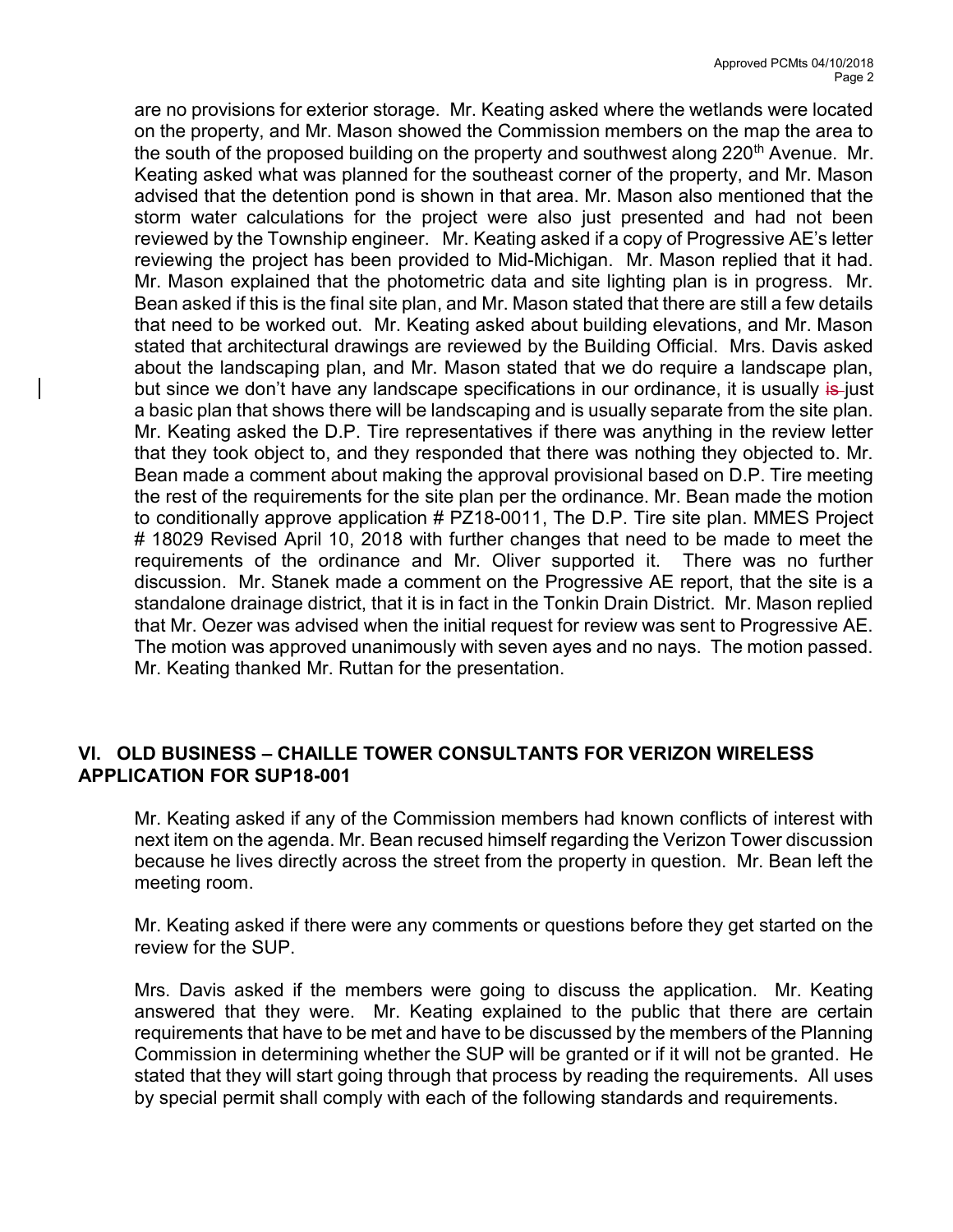(A). The nature, location, and size of the special use shall not change the essential character of the surroundings area, nor disrupt the orderly and proper development of the district as a whole. The use shall not be in conflict with or discourage the adjacent or neighboring lands or buildings.

Mrs. Davis said that this question is the one that concerns her most, and she spent time driving along Madison both directions, sitting in driveways looking at the proposed site, and from the lots in the sub-division. She stated the proposed site is very low, very hard to see while you are driving and there are a lot of trees. She did state that the vacant lots in the sub-division are a concern because some of them will be looking straight at the tower, which she feels does change the character of the surrounding area. She feels that along Madison it is very tree covered.

Mr. Keating asked if there were other comments. No one indicated that there were any other comments. Mrs. Wethington asked for a copy of the questions, which were provided to her. Mr. Keating read the question again.

A. The nature, location, and size of the special use shall not change the essential character of the surroundings area, nor disrupt the orderly and proper development of the district as a whole. The use shall not be in conflict with or discourage the adjacent or neighboring lands or buildings.

Mr. Keating asked the members if this use meets that requirement. No one responded and Mr. Keating stated that he understands yes or no but doesn't understand silence.

Mr. Sweppenheiser said that he feels that instead of starting in the requirements for special use, the requirements for a communications tower should be addressed first.

Mrs. Davis asked Mr. Sweppenheiser for clarification. Mr. Sweppenheiser said that there are 22 other bullet points for consideration  $\mu$ under tower construction. Mr. Keating replied that Progressive AE has addressed that for the Commission and provided a response for those issues. Mr. Keating asked Mr. Sweppenheiser if he would like to go over those items, and Mr. Sweppenheiser answered that he would.

Mr. Keating referenced the application packet presented to the Commission and the response provided by Mr. Chaille and Mr. Estey. Mr. Keating asked if the members needed him to read through each of the items. Mr. Sweppenheiser mentioned that he has a concern with just one item, but as a part of fact finding, all of these items have to be met, not just the Special Uses standards.

Mr. Keating said they could go through each one of them. He started with 153.246 Communications Tower Qualifying Conditions.

(A) The following site and developmental requirements shall apply.

(1) All tower sites shall have a minimum area sufficient to contain the tower and its accessory uses. The site shall have permanent deeded access to a public road.

Mr. Keating stated that he felt that it did meet both issues. He asked if Mr. Mason is the township had received the land division application. Mr. Mason responded that the assessor has not received that land division application but does have a proposed survey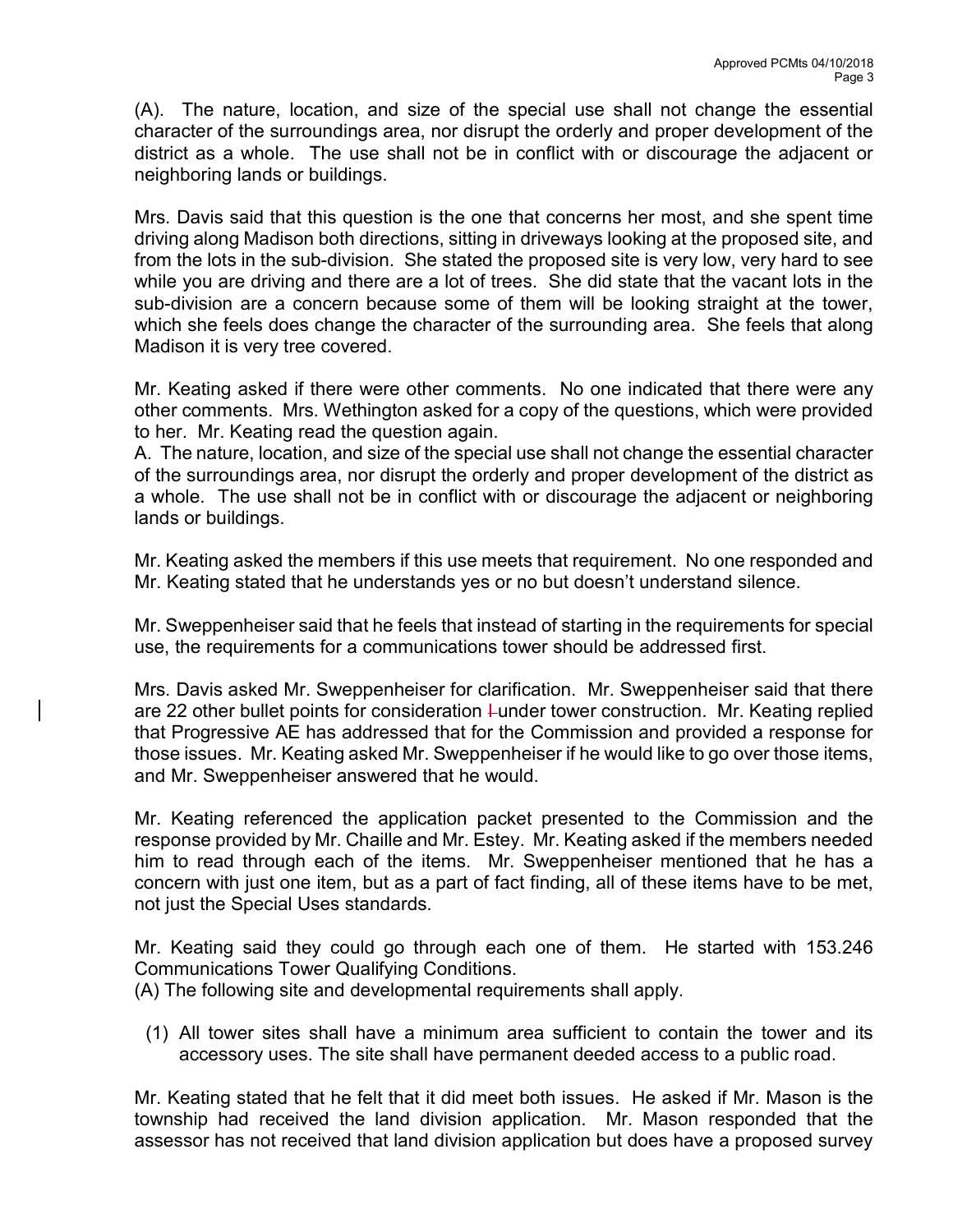for the land split. Mr. Keating asked if the resulting parcels will be adequate in size for the tower, and that access will be provided by deeded easement, and Mr. Mason replied that there will be.

(2) The use of guy wires is prohibited within residential districts.

Mr. Keating replied that this is not applicable, the tower is a monopole and doesn't use guy wires.

- (3) The base of the tower and wire cable supports shall be fenced with a minimum fivefoot high fence.
- Mr. Keating replied that the tower will be fenced.

Mr. Sweppenheiser asked Mr. Mason if once the splits happen, will the setbacks for the tower be met. Mr. Mason replied that to the best of his knowledge, they would be met. Mr. Keating interjected that they are dealing with a smaller setback because the set back doesn't have to be the height of the pole due to its monopole design. Mr. Sweppenheiser stated that he doesn't believe he ever received a copy of the proposed split, and Mr. Mason responded by acknowledging that there is a proposed split that he did not send it out because it had not been filed. He did share the proposed land division. Mr. Keating referenced the

- (B) Special performance standards.
	- (1) The tower must be set back from all property lines a distance equal to its height, unless engineering plans and specifications have been verified by the Township Engineer that the structural integrity of the tower will withstand high winds and icing impacts and the likelihood of a tower failure is minimal. The applicant shall incur all cost associated with township engineering review.

Mr. Keating advised that we have a letter from the engineer to that effect.

 Mrs. Wethington asked if they were splitting the parcel and running an easement on the existing parcel. Mr. Mason replied that was correct.

Mr. Sweppenheiser stated that we haven't received that from the engineer's yet. Mr. Keating replied that we dohave received it. Mr. Sweppenheiser asked for it to be read to him. Mr. Keating replied by reading the info from the report. Mr. Chaille assisted Mr. Keating in getting the report so he could read the information.

Mr. Keating read (2) All tower, wire cable supports, equipment and accessory structures associated with the operation of the tower shall not be located any closer than 30 feet to any property line or within the zoning district setback. Nothing shall prevent an applicant from applying to the Board of Appeals for a setback variance. He said this is met.

(3) Accessory structures shall not exceed 600 square feet of gross building area. Mr. Keating read the applicant's answer: The proposed ground equipment will be outdoor cabinets on a 12' x 20' concrete slab (no building).

(4) No new tower shall be approved unless the applicant can document that the co-utilization of an existing tower or utilization of an existing structure is not available. Mr.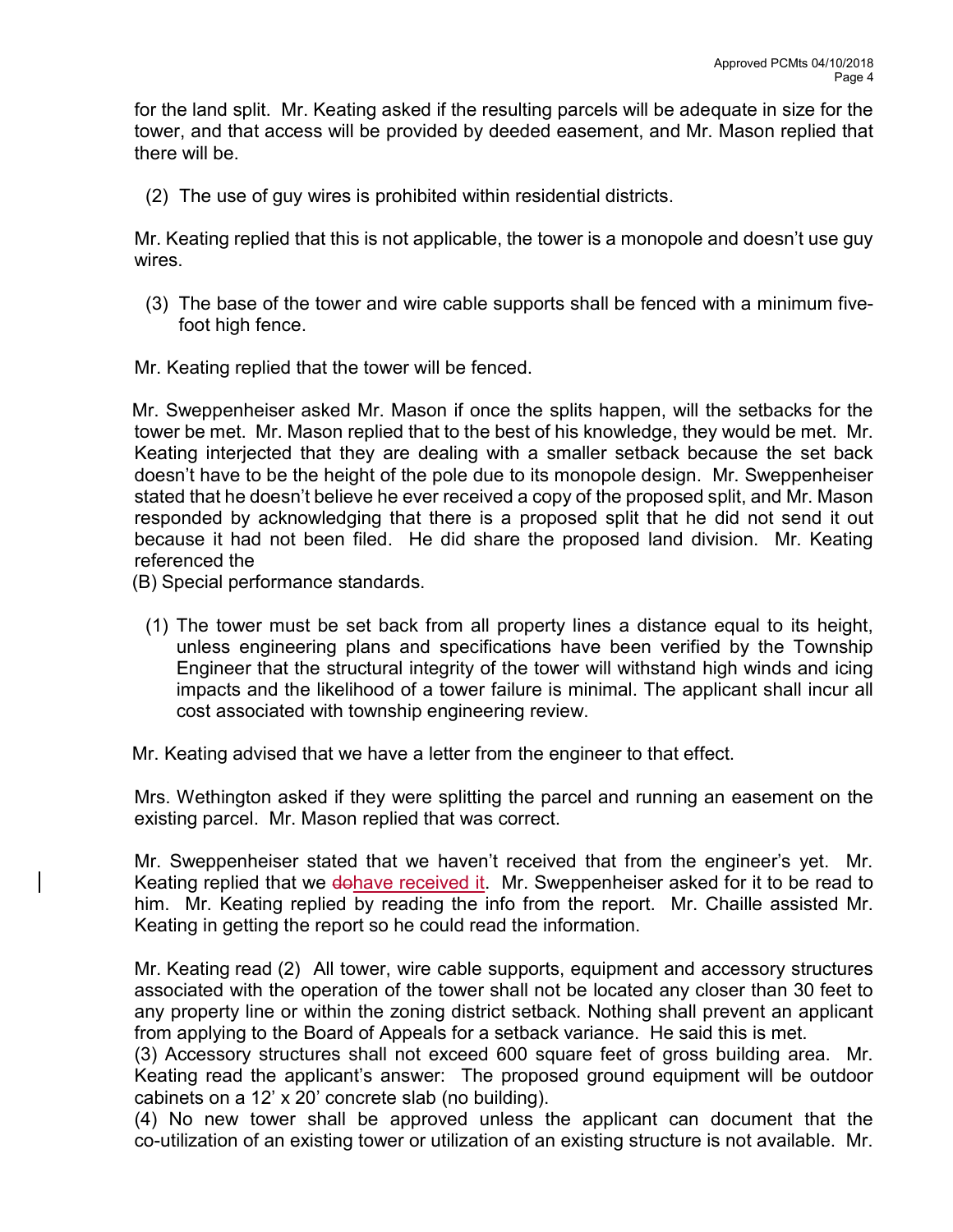Keating read the response: Verizon first looked for existing structures they could use for this facility location. No structures were available that met the objectives of this proposed project. The nearest structure is 1.87 miles to the SW. There were maps provided regarding that. Mr. Keating continued on with a concern regarding the Perry Street Water Tower, and it was determined to be much further away than originally anticipated.

Mr. Sweppenheiser agreed and added that it is just over a mile. His issue is that they showed the areas that each tower would meet, then didn't show us any of the data for what was existing and the standard stated that requirement is on them, to prove to the Commission that co-utilization doesn't exist. He knows they drew a circle and said that it isn't within the circle, but they didn't show whether that tower would affect this area 5% or 95% and that burden is on them to provide that information. Mr. Keating acknowledged Mr. Sweppenheiser's concern. Mr. Sweppenheiser further stated that he is a little disappointed that it wasn't provided. He continued that it would make his job a lot easier if he knew what the influence of that tower was, such as 5%, 40%, 60% or 80%. There would have been an effect of other towers in that red circle. Mr. Sweppenheiser believes that information would have been extremely helpful and he maintains that they haven't met that standard.

Mrs. Davis asked Mr. Sweppenheiser if the applicant had shown what a co-location would have looked like on the closest tower, compared with the proposed site's projected coverage, if that would have answered his concern. Mr. Sweppenheiser answered our ordinance requires that, and that it would have been extremely helpful.

Mr. Steve Perialas mentioned that he had a proposed site plan for the property if that would help. Mr. Keating did not require that information, as it is already provided.

Mr. Sweppenheiser said that we could move on. Mr. Mason mentioned information that was provided by Verizon regarding propagation studies for the Perry Street Water Tower. Mr. Sweppenheiser felt that study did not show that tower "lit up" like it should have been.

Mr. Keating continued on. (5) All towers shall have all ladder or climbing rungs removed within 20 feet of the ground to prevent unauthorized access. – Verizon will comply with this standard.

(6) The tower construction plans shall be prepared by a professional engineer qualified in structural engineering practices. – Verizon Wireless will comply with this standard and always uses professional engineers form the tower company they purchase the tower structures from.

(7) The applicant shall provide verification that the antenna mounts and structure have been reviewed and approved by a professional engineer and that the installation is in compliance with all applicable codes. – As mentioned above, Verizon will provide signed and sealed (engineer reviewed) plans along with the building permit application.

(8) All towers and antennas must meet the standards of the Federal Aviation Administration and Federal Communications Commission. – Verizon Wireless obtains and follows all standards mandated by the FAA and FCC in regards to wireless communication facility operation. I think we have a letter referencing the FAA's attitude towards the tower, that it is ok and that it doesn't require lighting.

(9) All steel towers must meet the requirements of the current revision of the Telecommunications Industries Association/Electronic Industries Association (T.I.A./E.I.A.)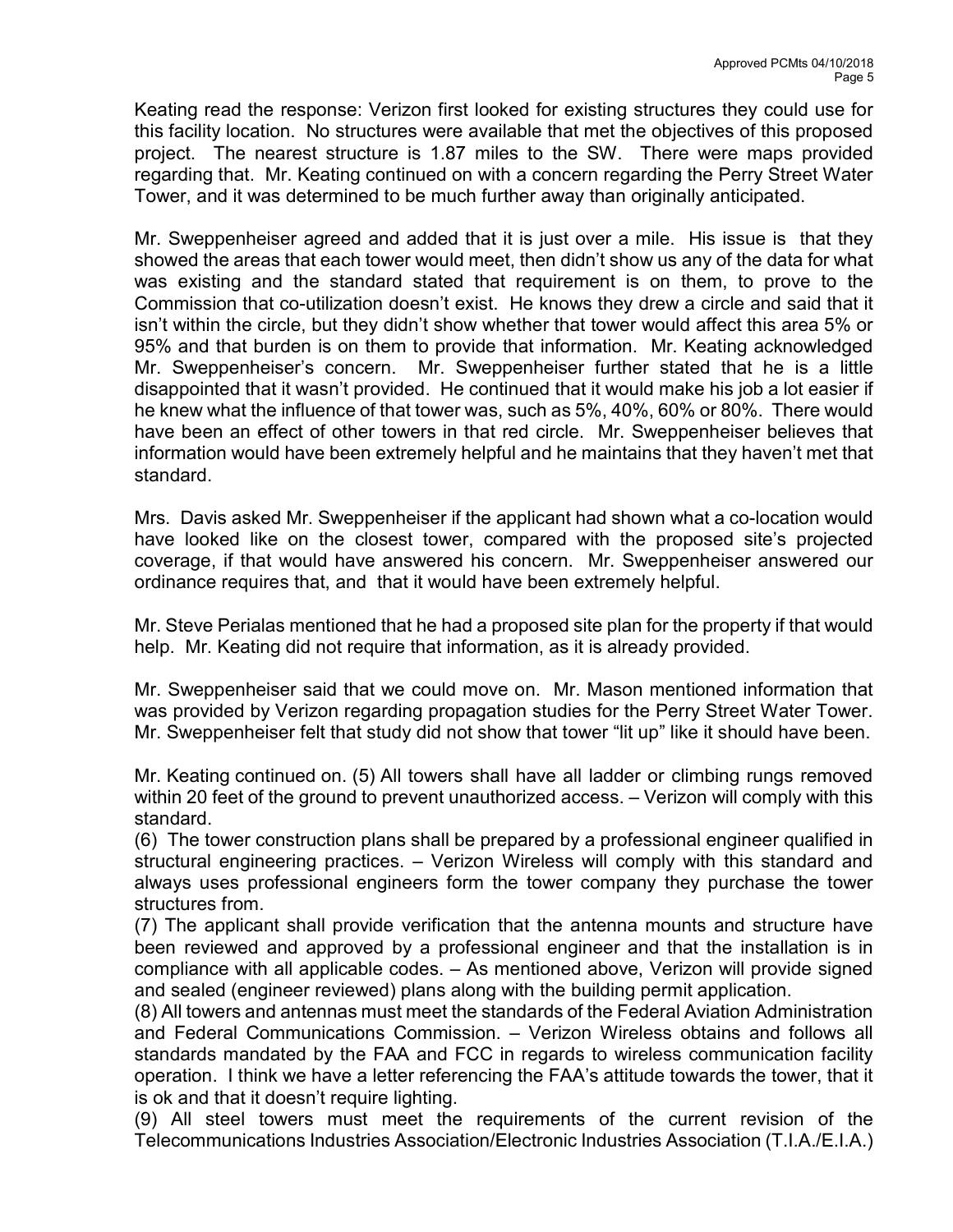222 titled Structural Standards for Steel Antenna Towers and Antenna Supporting Structures. - This standard will be followed. Following these guidelines is standard practice on all tower sites constructed by Verizon Wireless.

(10) All signals and remote-control conductors of low energy extending substantially horizontally above the ground between a tower or antenna and a structure, or between towers, shall be at least eight feet above the ground at all points, unless buried underground. – There will be no substantial horizontal run of conductors between the ground equipment cabinet and the tower. The ground equipment will be only 10 to 12 feet apart and supported by an ice bridge (a steel frame with a metal grate protecting the cables from falling ice should some become dislodged from the tower structure during melting. Burying the cables creates a number of problems as it creates 4 right angle turns the cable has to make (turning down to the ground, turning towards the tower underground, turning up out of the ground by the tower base and turning into the tower port). The cables used are not designed to be bent anymore that possible. Some of the cables have fiber optic glass in them and are susceptible to damage. The best way to minimize this is a direct run from the ground equipment cabinet and the tower port with one gradual curve towards the tower top as it enters the tower tube.

(11) Towers shall be located and operated so that they do not interfere with radio, television, audio, video, electronic, microwave or other reception in nearby areas. – Verizon Wireless (and all other licensed broadcasters) use only the frequencies issued to them by the FCC. In doing so, no broadcasting should impact or disturb any broadcasting in the area.

(12) Towers shall be located so there is room for vehicles doing maintenance to maneuver on the property owned and/or leased by the applicant. – Verizon is leasing a 55' x 30' square and there will be adequate room for maintenance around the tower structure and ground equipment by utilizing the designated parking area by the compound gates.

(13) Minimum spacing between tower locations shall be one mile in order to prevent a concentration of towers in one area, except when permitted by special use permit (153.130). - As mentioned above, the nearest tower structure available at the time of the site search is 1.87 miles to the SW by the highway exit to Big Rapids.

(14) Towers shall not be artificially lighted unless required by the FAA. – Verizon will not light the tower with express direction by the FAA, and the FAA is not requiring it to be lit.

(15) There shall not be displayed on the tower advertising or identification of any kind intended to be visible from the ground or other structures, except as required for emergency purposes. – Verizon Wireless has a standard practice of only utilizing two small signs at a communication facility. They go on to indicate that the signs are 8" x 12" and 12" x 18".

(16) The antenna shall be painted to match the exterior treatment of the tower. The chosen paint scheme should be designed to minimize off-site visibility of the antenna. – The tower color will be galvanized grey in color and the antennas are an off white plastic to blend in with the sky.

(17) Structures shall be subject to any state and federal regulations concerning non-ionizing electromagnetic radiation.– Verizon will always follow mandates from the FCC at all times. Should standards change, Verizon will adopt those changes to remain in compliance.

(18) There shall be no employees located on the site on a permanent basis to service or maintain the antenna. – Verizon personnel visit all of their facilities 2-3 times per month for only an hour or so.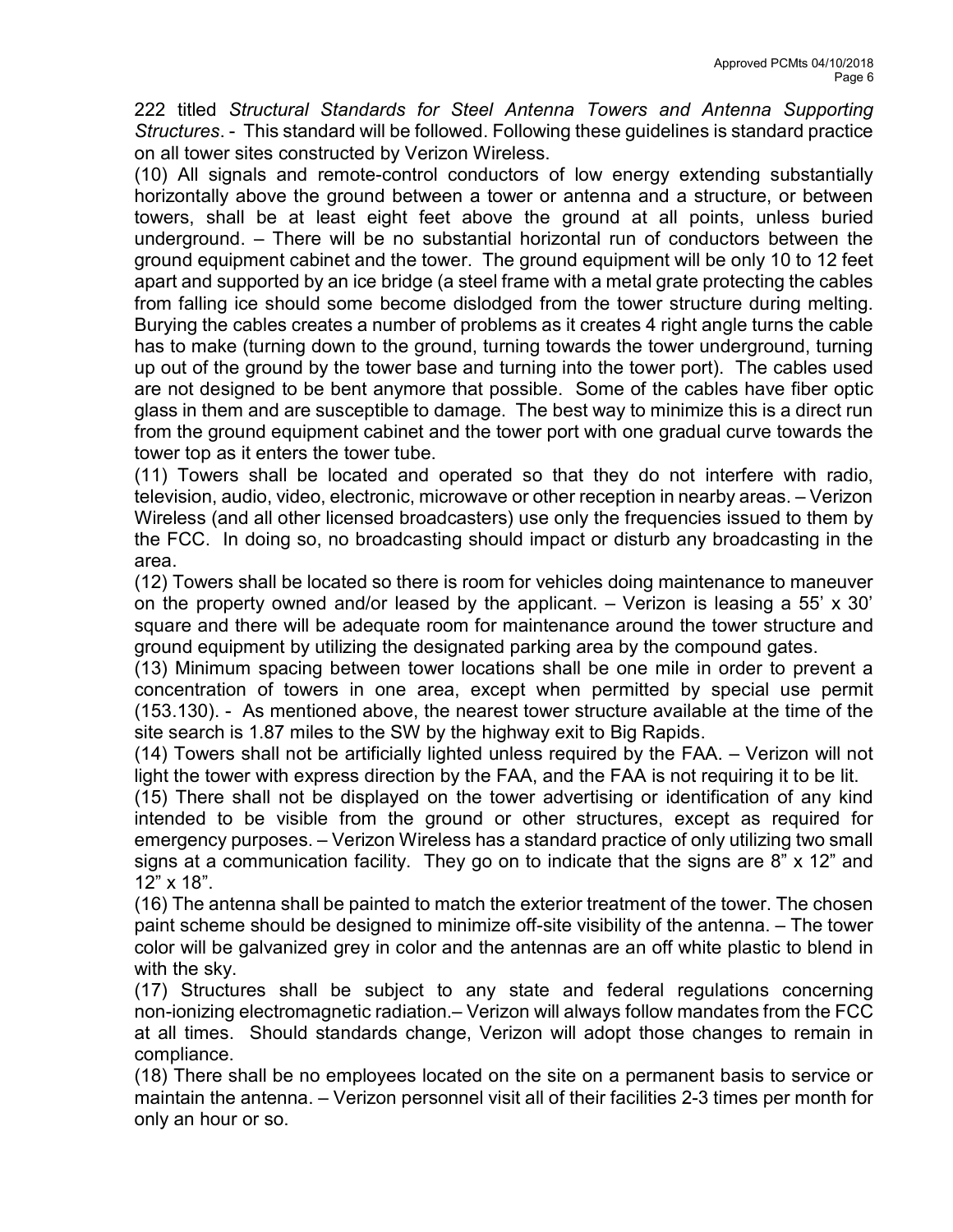(19) Where the property adjoins any residentially zoned property or land use, the tower owner shall provide and maintain appropriate screening harmonious to the area. – Verizon's facility is proposed on a parcel zoned Agriculture. The facility was carefully designed and located as to utilize existing trees as natural screening from existing homes in the area. It was further positioned well back from the road beside an existing barn.

(20) The tower shall be removed by the property owner or lessee within six months of being abandoned. – Verizon wireless has removal language in the lease they sign with the landowner that address removal. This language legally binds Verizon Wireless to the landowner with the commitment to remove the tower should a situation arise where the structure is not required or is not viable for some other reason in the future. The language remains binding with any future tower owner or assignee that Verizon should sell to or name in the future.

(21) All steel towers and structures must be inspected at least every three years in compliance with the T.I.A./E.I.A. standards and such inspection compliance certified to the township. – Verizon understands this standard and will follow with inspection results delivered to the township offices at least every three years.

(22) (a) All wireless communications service providers shall cooperate with other wireless communications service providers in co-locating additional antennas on antenna support structure and/or existing buildings or other alternative antenna support structures. – Verizon is mandated by the FCC regulations to allow co-location on any structure licensed to them for operation and to only charge fair market value for the co-location of others equipment. This standard will be followed by adherence to this Federal regulation.

Mr. Keating wondered if the members were in agreement that this proposal does meet the Tower specifications. Mr. Sweppenheiser stated his position. Mr. Keating replied, so your answer is no. Mr. Sweppenheiser answered correct. Mr. Keating stated that we will have a vote on that. As he was preparing to ask who agreed, Mr. Sweppenheiser stated that he didn't feel that a vote was required on that issue, as it was part of fact finding. Mr. Stanek advised Mr. Keating that he could have a vote if he wanted, and Mr. Keating stated that he would like to know. Mr. Keating asked everyone who feels that this proposal meets all the requirements for a communications tower within the zoning ordinance say yes. There were three yes answers. All those who feel it doesn't say no. There were three no answers.

Mr. Keating stated that he wanted to move on to the considerations for SUP standards. He asked if anybody objected to that. There was no answer. Mr. Keating said they were moving back to item (A) and asked if anyone had any comments on item (A). He then asked if anyone felt that item (A) was an objectionable issue. Mrs. Wethington said she felt that it would discourage the use of adjacent or neighboring lands or buildings. Mr. Keating asked if there were any other comments. Mr. Sweppenheiser said that he personally felt that the zoning was incorrect on this parcel. Mrs. Wethington agreed because it is classed residential even though it is zoned agricultural. Mr. Mason commented that A-Residential uses are allowed by right in the AG district. Mr. Sweppenheiser asked if a tower would be permitted in the A-Residential, and Mr. Mason replied that it would not. Mr. Sweppenheiser continued on and suggested that the zoning on this particular parcel appears to be incorrect. It has two residential properties with no ag use, directly adjacent to residential properties. Mr. Mason replied that it is adjacent to AG also. Mr. Sweppenheiser stated that he was just making a comment, and Mr. Mason continued with the comment that use and zoning are two different ways to look at properties, and A-residential uses have been allowed in the AG district as long as Big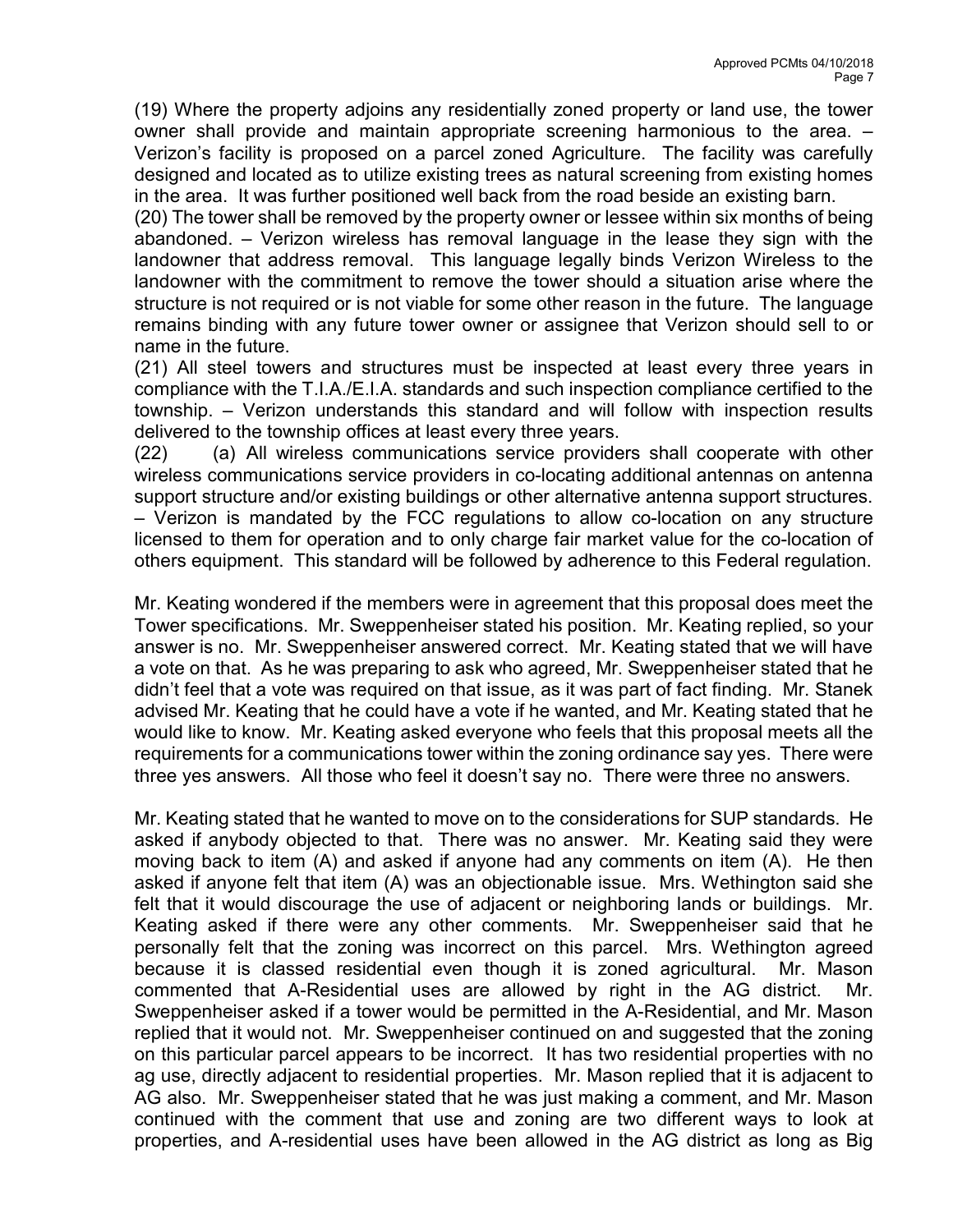Rapids Township has had zoning. Mrs. Davis interjected that they have to look at this in the way that it is currently zoned, and many members answered in the affirmative, not in the way that we wish it to be zoned.

Mr. Keating moved on to item (B) - The special use shall not diminish the value of the land, buildings or structures in the neighborhood. Mr. Keating asked for comments, and Mrs. Wethington said as the County Equalization commercial/industrial appraiser and a certified assessor for the State of Michigan, her opinion is that the tower would highly diminish the value of the land, and would affect the properties in the area. Mr. Oliver commented that he would agree with Mrs. Wethington. Mrs. Davis stated that she has read things on both sides, studies the that present both points of view and she thinks it depends on which study you read as to whether a communication tower would affect anything or not.

Item (C) - The special use shall not increase traffic hazards or cause congestion on the public highways or streets of the area. Adequate access to the parcel shall be furnished. – Mr. Keating asked if the proposed use meets this. Mr. Sweppenheiser answered yes. Mr. Keating asked for other comments, and there were none.

Item (D) - The water supply and sewage disposal system shall be adequate for the proposed special use by conforming to State and County Health Department requirements, and the special use shall not over-burden any existing services or facilities. Mr. Keating and Mr. Sweppenheiser both stated that they did not think this question was applicable.

Item (E) - Uses by special permit shall not be significantly more objectionable to nearby properties by reason of traffic, noise, vibrations, dust, fumes, odor, smoke, glare, lights, or disposal of waste than the operation of any principal permitted use, nor shall the special use increase hazards from fire or other dangers to either the property or adjacent property. – Mr. Keating asked if it met this requirement, and Mr. Sweppenheiser stated that if it's not lighted it does.

Item (F) - The Planning Commission may require that the premises be permanently screened from adjoining or contiguous properties by a wall, fence, plant screen and/or other approved enclosure when deemed necessary to buffer the surrounding uses from objectionable noise, light, etc., created by the special use. – Mr. Keating asked if there were any comments on this item. There were none.

Item (G) - The special use shall be consistent with the intent and purpose of this Ordinance and with the intent of the Land Use Plan for Big Rapids Township. The special use shall be compatible with the natural environment and shall not be inimical to the public health, safety and general welfare. - Mr. Keating asked for comments on this item. Mrs. Davis stated that we are back to being compatible with the natural environment. She stated that is where she is stuck.

Mr. Keating state he would like to make a few comments. He said, Number 1, he was concerned about the essential character of the surrounding area, Number 2, he is concerned about the diminishment of the value of the land, building or structures in the neighborhood and Number 3, Item (E) dangers to the property or other properties. Realizing that his opinion may not be the same as everyone else's, he contacted a local appraiser who is very knowledgeable of the properties in the area and he contacted two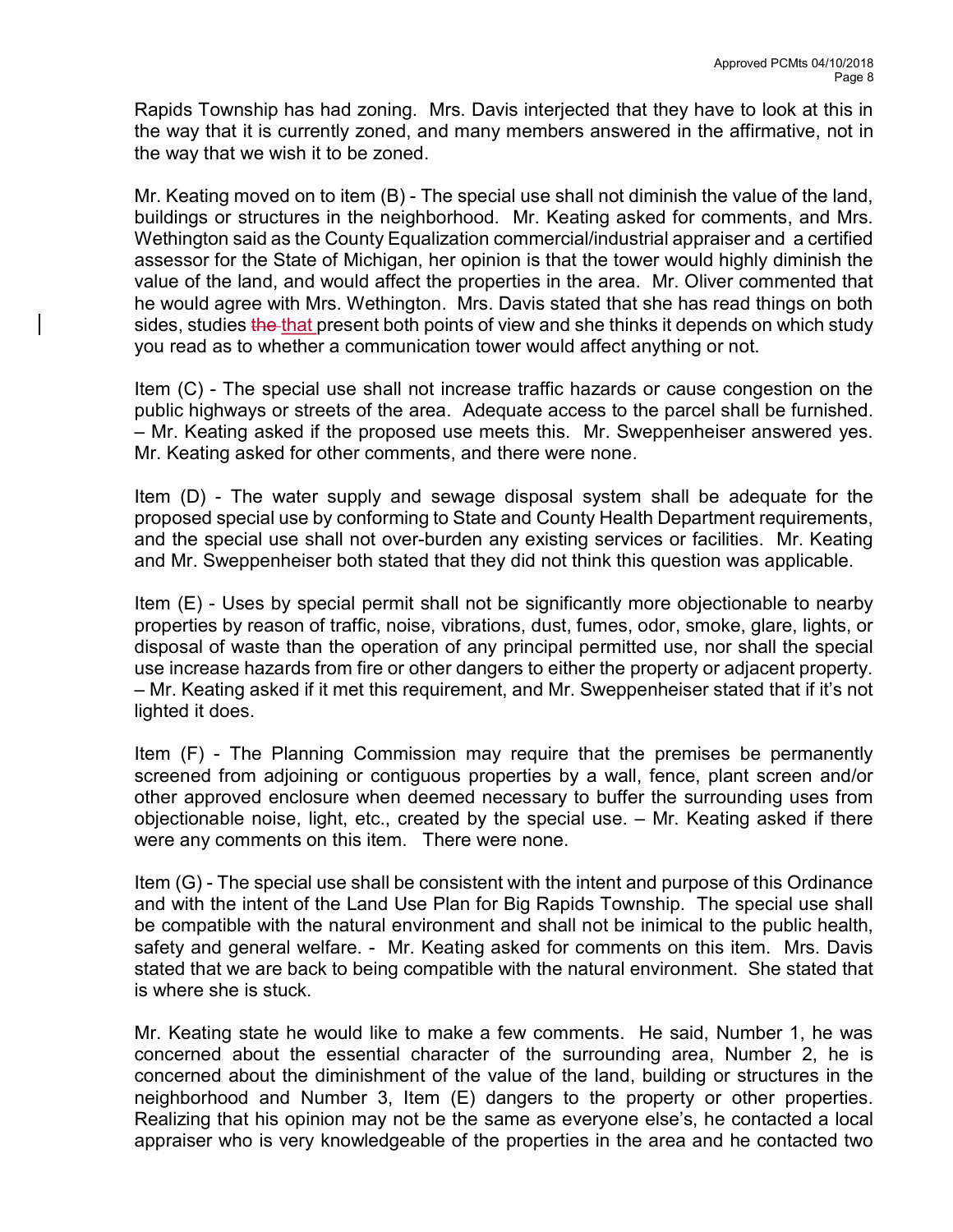realtors that are competent and well known in the area. He asked that if this would materially affect the value of the land and structures in the immediate area. While none of them gave a resounding acclaim for the tower being put there, none of them stated with any certainty that it would make any material difference  $\frac{1}{k}$  in the value of the property. He asked them if there would be a difference in the appraisal of the properties with a cell tower present and without a cell tower, and they said there would basically be no difference. Mr. Keating stated that he was just passing on the information that was given to him. The next issue, dangers to the property or adjacent properties. Mr. Keating mentioned that he talked to Mark Van Allsburg, an attorney from Mika Meyers, who deals with towers, and specifically asked about Mr. Bailey, the use of his ultralights and concerns for safety taking off and landing at his property that were raised at last month's meeting. Mr. Keating also met with Mr. Bailey and we walked his runway and the proposed site, then back to Mr. Bailey's home with the knowledge where the tower would actually be located, Mr. Bailey then stated to Mr. Keating that he didn't think it was going to be a major problem for him. Mr. Keating was hoping that Mr. Bailey would be at the meeting tonight. In addition to that information, the attorney for Mika Meyer said that it is a private runway, if it was sanctioned by the FAA the concern might be different, but as a private runway, there is no claim for a safety concern for the special use. That brings us back to the essential character of the surrounding area and it is kind of like beauty, it is in the eye of the beholder. Mr. Keating spent some time looking over the area and feels that the area would be affected. The attorney mentioned that he has been doing this a long time, and initially towers were very objectionable, but now there is not as much negativity, in fact sometimes it is considered a positive thing because it improves coverage for those that want better coverage. Mr. Keating asked if anyone had any further comments or observations or questions.

Mr. Cook shared concerning the essential character of the area. Last week while he was driving in the Toledo area, he noticed a tower that had been covered to make it look like a spruce tree, and it caused him to turn around and look at it again. He asked if it would be an option to change the look of the tower to help with the essential character of the area. Mr. Mason pointed Mr. Cook to Item number 6 (F) on the SUP standards, to determine if it might fit the desired result for the tower.

Mr. Keating asked if there were any other questions or comments regarding the issue. Not hearing anymore comments, he asked if the members were ready to vote. He then stated that he would entertain a motion. The Commission members were silent for a few moments, and Mr. Keating stated that you can't vote without a motion.

Mr. Oliver made a motion to accept SUP18-001 (PZ18-0003) for the Verizon Tower. Mrs. Davis seconded the motion. Mr. Keating stated that we have a motion and a second. He asked if there were any comments or questions. Mr. Keating asked for a roll call vote. Mr. Mason polled the members:

| Yes |
|-----|
| Yes |
| Yes |
| No  |
| No  |
| Yes |
|     |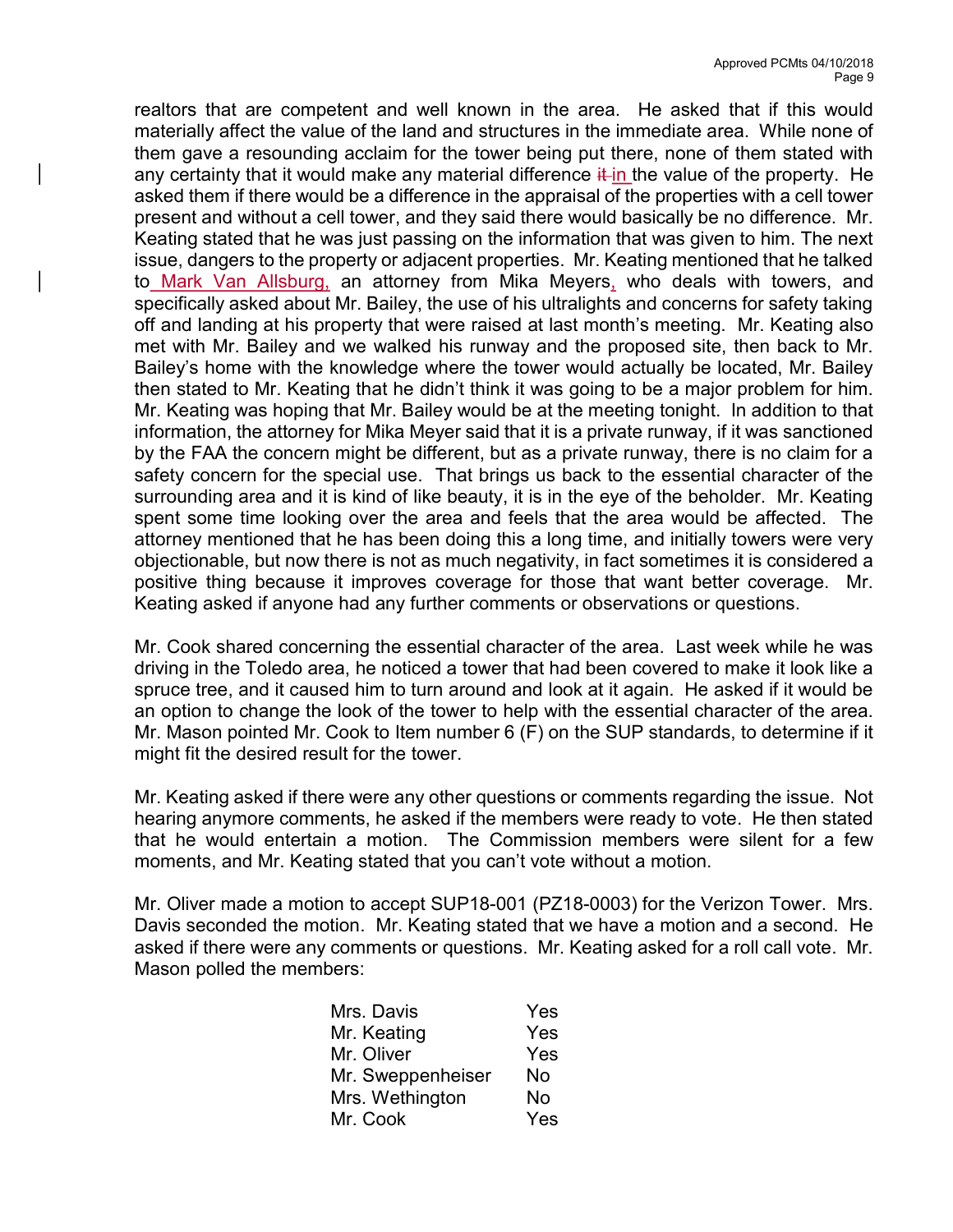Mr. Mason advised Mr. Keating the results of the vote were four in favor and two opposed. Mr. Keating advised that the motion for the SUP has passed.

#### VII. OTHER BUSINESS:

Mr. Keating requested Mr. Bean to return to the meeting. Mr. Keating asked if there was any other business to be considered by the Planning Commission this evening. Mr. Mason advised that he did have some information about solar farms that he would like to share with the members. Mr. Sweppenheiser mentioned that it could be another controversial issue, and Mr. Mason said it is not time sensitive and could be presented at another time. Mr. Sweppenheiser mentioned that because this issue is hot off the presses, he feels that maybe the Commission should look at the ordinance and just where communications towers should be placed. Mr. Mason suggested that we should look at the districts and the parcels that are appropriate for communications towers while we still can pick where we want the towers. There were several conversations occurring on this and other subjects. Mrs. Davis asked if we could choose the parcel size. Mr. Mason explained that the Planning Commission can set the requirement for the use, and currently communications towers are allowed in the AG district by special use permit. At the present time, many or the existing towers are non-conforming because they are in the Commercial or Highway Interchange district, where they are no longer allowed. Mr. Sweppenheiser asked if there was a way for them to get an exemption for their non-conformity that would allow them to continue to grow and upgrade their use if they desired. Mr. Mason said that it would be possible if we had language that provided for that. He further went on to say that with the review of the Master Plan in the next two years, it will be a great opportunity to develop language that better fits the direction the Commission members would like that township to grow. Mr. Mason and Mr. Sweppenheiser continued with discussion about the use of the property as residential as opposed to agricultural, and Mr. Mason mentioned that on his large parcel, he wouldn't be opposed to having a tower and Mr. Sweppenheiser agreed. Mrs. Sue Bean stated that the tower use is appropriate in an agricultural area, and Mr. Mason mentioned that his property is being used as residential also, because he lives there, so it really isn't much different than this proposal was. Mr. Mason reiterated that use is different than zoning, and many uses may be allowed in a zoning district. In Big Rapids Township, we allow residential uses in all districts. Mr. Sweppenheiser mentioned that he would have been in favor of the request if Verizon had presented data regarding co-location on the Perry Street Water Tower site. Mr. and Mrs. Bean both echoed the concern that they believe Verizon didn't provide the data required. Mr. Pat Klarecki asked a question about setbacks, and when the property is split, will there still be enough setback for the tower to be the correct distance from the property line. Many people answered that this site is exempt from that issue because an engineer certified that it will collapse and fall back on itself. Mr. Bean is concerned whether it can be built that close to existing structures because if it falls, it will hit the barn or the garage. The design that allows it to collapse back on itself was mentioned again as the reason that is not a concern. Mr. Klarecki mentioned that he appreciated the due diligence and the hard decision that had to be made, but he commented on the property split and that the parcel has been used for student rentals for the past 20 years against the township's ordinance. Mrs. Bean asked if they would need to put a new driveway in, if they could use one driveway for two houses and access to the communication tower. Mr. Mason stated that if there is deeded access for both parcels and the tower with the easement, they won't need another driveway. Many of the members agreed that this will need to be looked at again so that decisions can be made in the best interest of the township residents. There was informal discussion about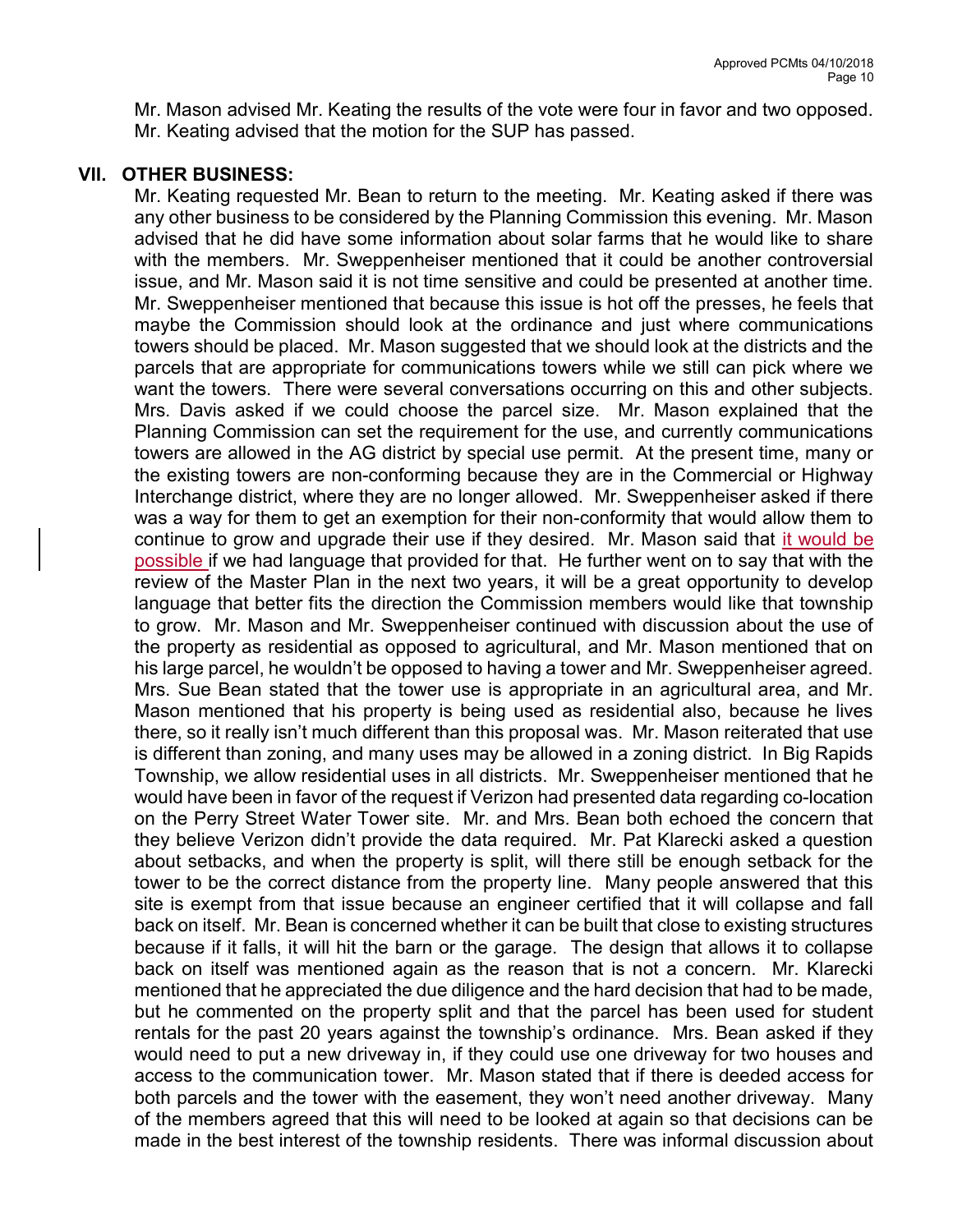what a farm is, what AG is, what size a parcel needs to be for various uses. Mr. Bean did say that he thinks these discussions should occur before we have to update the Master Plan. Mr. Sweppenheiser made a comment that he noticed that cell towers are everywhere. Mrs. Davis agreed and said that she hasn't noticed so many cell towers until we started having this tower permit issue. Most members agreed. Mr. Mason mentioned that the new trend is for mini-towers on utility poles in utility easements or right-of ways. It was also mentioned that the State is trying to remove that local decision-making process regarding these towers. Mr. Klarecki wondered if that would negate anything that was done her tonight, and he was told that it would not.

Mr. Keating asked if there was any other discussion. Not hearing any, Mr. Stanek thanked everyone for their hard work on this issue. This was no an easy one. Mr. Stanek mentioned that even after talking with the attorney, he still had mixed feelings and could see both sides of it. Mr. Keating mentioned that everyone voted the way they thought was appropriate, and that is what it is all about. Mr. Keating stated that talking to the attorney was very valuable for his decision-making process. Mr. Stanek mentioned that the attorney we consulted with specialized in cellular communications towers. Mr. Bean asked what the attorney said and Mr. Stanek read the response from Mark Van Allsburg. I have reviewed the materials you provided. At this point, the materials submitted by the application confirm our preliminary conclusion. The application meets the zoning ordinance requirements and should be permitted as a special land use. I have not identified any specific basis upon which the Planning Commission could reasonably say the application should be denied.

Mr. Bean asked about the co-location issue, because the ordinance says they have to provide that information. Mr. Keating said that the attorney said we would have a hard time preventing them from putting their tower up. Mr. Bean said we should probably change our zoning because that is what our zoning says. Mr. Bean stated that he just doesn't want this to happen to someone else. Mr. Keating said that we are certainly not going to say that you can't put cell towers on properties zoned AG. Mr. Bean replied that he didn't say that. Mr. Keating questioned if we want to look at rezoning certain area based on the residential construction that is occurring in the township. Mr. Bean said we should look at the use. Mr. Sweppenheiser wondered if we wanted to limit the height of the towers. Mr. Mason mentioned that very little of the agricultural property in the township is used for purposes other than residential. There was a brief discussion about agricultural versus residential uses, and Mr. Bean concluded that perhaps this area shouldn't be zoned ag. Almost everyone seemed to agree with that conclusion. Mr. Sweppenheiser mentioned that other places are fighting to save their ag districts, and we are talking about turning it into residential. Mr. Mason interjected that the Master Plan states a need to maintain the rural character of the community, so maybe we need to look at the what goal we have for the different areas of the township and adjust the plan. Mr. Sweppenheiser mentioned property size, total height of towers. There was some informal discussion and speculation about property values among the members and the audience.

#### VIII. ADJOURNMENT:

Hearing no further business for the Planning Commission, Mr. Keating announced that the meeting was adjourned at 8:55 p.m.